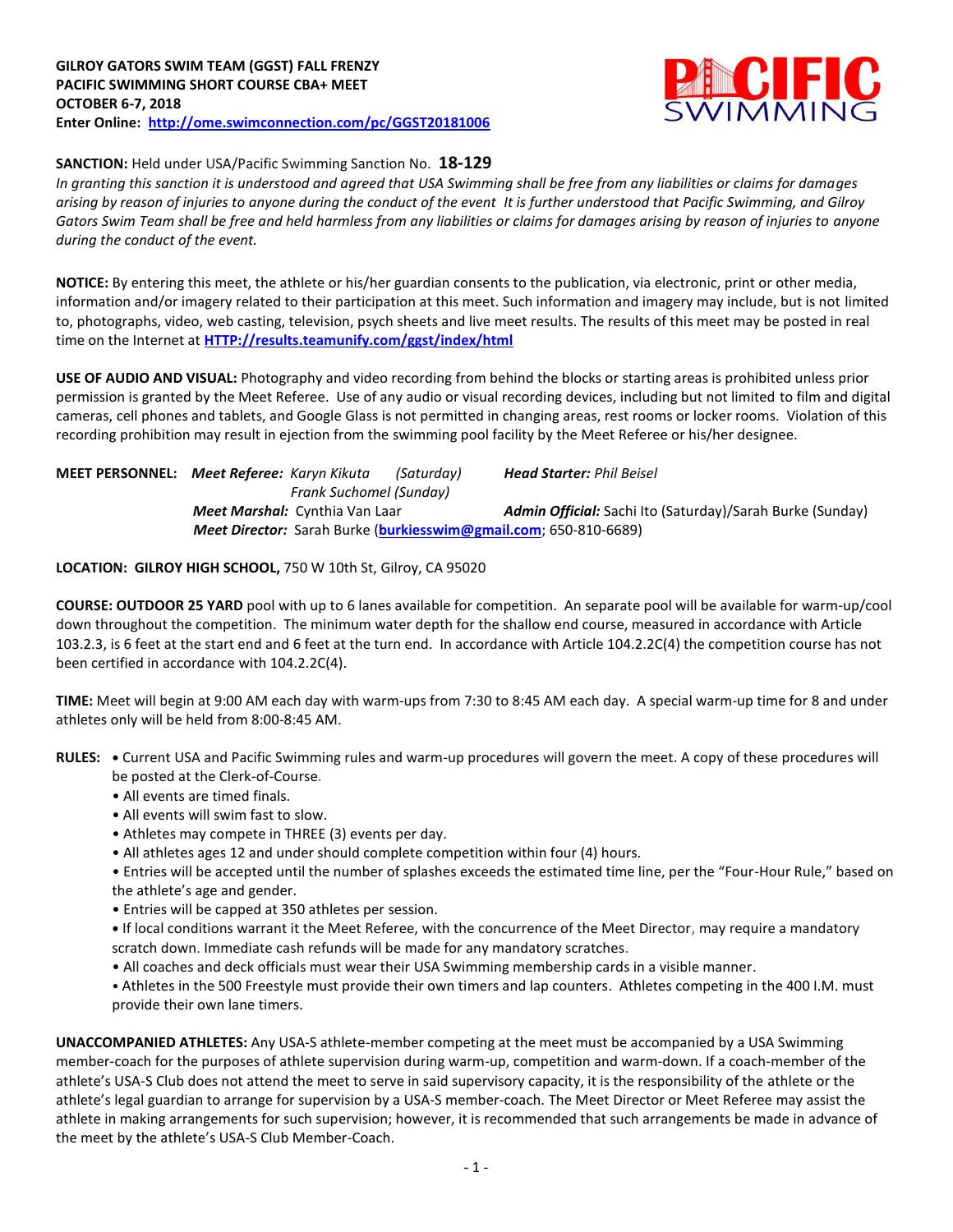**RACING STARTS:** Athletes must be certified by a USA-S member-coach as being proficient in performing a racing start, or must start the race in the water. It is the responsibility of the athlete or the athlete's legal guardian to ensure compliance with this requirement.

**RESTRICTIONS:** • Smoking and the use of other tobacco products is prohibited on the pool deck, in the locker rooms, in spectator

- seating, on standing areas and in all areas used by athletes, during the meet and during warm-up periods.
- Sale and use of alcoholic beverages is prohibited in all areas of the meet venue.
- No glass containers are allowed in the meet venue.
- No propane heater is permitted except for snack bar/meet operations.
- All shelters must be properly secured.
- Changing into or out of swimsuits other than in locker rooms or other designated areas is prohibited.

• Destructive devices, to include but not limited to, explosive devices and equipment, firearms (open or concealed), blades, knives, mace, stun guns and blunt objects are strictly prohibited in the swimming facility and its surrounding areas. If observed, the Meet Referee or his/her designee may ask that these devices be stored safely away from the public or removed from the facility. Noncompliance may result in the reporting to law enforcement authorities and ejection from the facility. Law enforcement officers (LEO) are exempt per applicable laws.

 Operation of a drone, or any other flying apparatus, is prohibited over the venue (pools, athlete/coach areas, spectator areas and open ceiling locker rooms) any time athletes, coaches, officials and/or spectators are present.

Attendee & coaches tents must be removed or lowered and laid flat on deck Saturday night 10/6/18

**ELIGIBILITY:** • Athletes must be current members of USA-S and enter their name and registration number on the meet entry card as they are shown on their Registration Card. If this is not done, it may be difficult to match the athlete with the registration and times database. The meet host will check all athlete registrations against the SWIMS database and if not found to be registered, the Meet Director shall accept the registration at the meet (a \$10 surcharge will be added to the regular registration fee). Duplicate registrations will be refunded by mail.

• Athletes in the "A" Division must have met at least USA Swimming Motivational "A" minimum time standard. Athletes in the "B" Division must have met at least the listed "B" minimum time standard. All entry times slower than the listed "B" time standard will be in the "C" Division.

• Entries with "NO TIME" will be ACCEPTED

• Entry times submitted for this meet may be checked against a computer database and may be changed in accordance with Pacific Swimming Entry Time Verification Procedures.

- Disabled athletes are welcome to attend this meet and should contact the Meet Director or Meet Referee regarding any special accommodations on entry times and seeding per Pacific Swimming policy.
- Athletes 19 years of age and over may compete in the meet for time only, no awards. Such athletes must have met standards for the 17-18 age group.
- The athlete's age will be the age of the athlete on the first day of the meet.

**ENTRY FEES:** \$4.00 per event plus an \$8.00 participation fee per athlete. Entries will be rejected if payment is not sent at time of request. No refunds will be made, except mandatory scratch downs.

**ENTRY PRIORITY:** Priority Registration will be given to Zone 1 South clubs until Tuesday, September 18, 2018.

**ONLINE ENTRIES:** To enter online go to **<http://ome.swimconnection.com/pc/GGST20181006>** to receive an immediate entry confirmation. This method requires payment by credit card. Swim Connection, LLC charges a processing fee for this service, equal to \$1 per athlete plus 5% of the total Entry Fees. Please note that the processing fee is a separate fee from the Entry Fees. If you do not wish to pay the processing fee, enter the meet using a mail entry. Entering online is a convenience, is completely voluntary, and is in no way required or expected of an athlete by Pacific Swimming. Online entries will be accepted through Tuesday, September 25, 2018.

**MAILED OR HAND DELIVERED ENTRIES**: Entries must be on the attached consolidated entry form. Forms must be filled out completely and printed clearly with athlete's best time. Entries must be postmarked by midnight, Monday, September 24, 2018 or hand delivered by 6:30 p.m. Tuesday, September 25, 2018. No late entries will be accepted. Requests for confirmation of receipt of entries should include a self-addressed envelope.

**Make check payable to**: Gilroy Gators Swim Team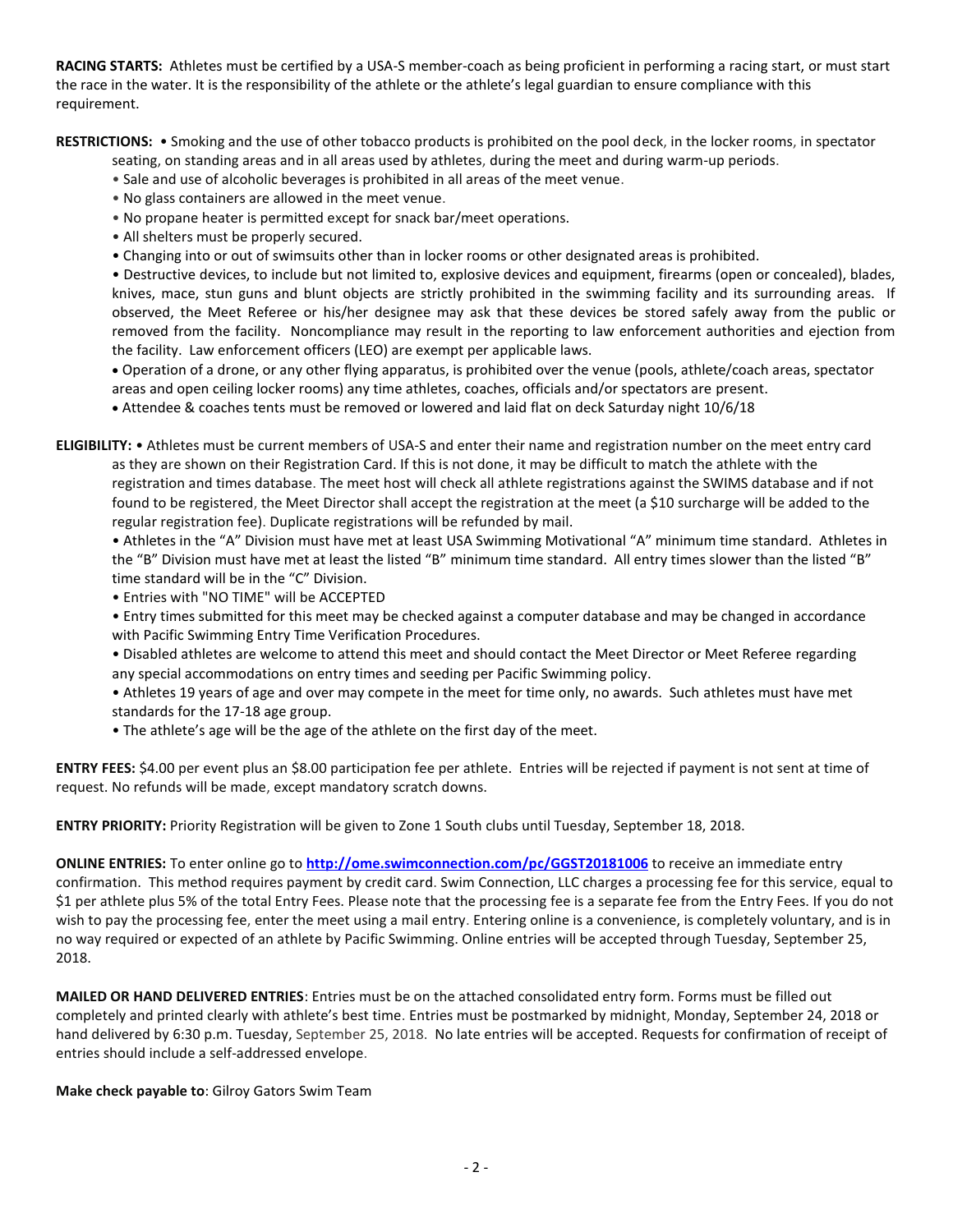## **Mail or Hand Deliver entries to**: Sarah Burke 8720 Kern Ave Gilroy, CA 95020

**CHECK-IN:** The meet will be deck seeded. Athletes must check-in at the Clerk-of-Course. No event shall be closed more than 30 minutes before the scheduled start of the session. Close of check-in for all individual events shall be no more than 60 minutes before the estimated time of the start of the first heat of the event. Athletes who do not check in will not be seeded and will not be allowed to compete in that event.

**SCRATCHES:** Any athletes not reporting for or competing in an individual timed final event that they have checked in for shall not be penalized.

**AWARDS:** Individual awards will be awarded in the A, B and C Division. Ribbons for the first through eighth place will be given to the following age groups: 8 & under, 9-10, 11-12, 13-14, and 15-18 age groups. No awards given for athletes 19 years of age and older. Awards will not be mailed.

**ADMISSION:** Free. A two day meet program will be available for a fee.

**SNACK BAR & HOSPITALITY:** A snack bar will be available throughout the competition. Coaches and working deck officials will be provided lunch. Hospitality will serve refreshments to timers and volunteers.

**MISCELLANEOUS:** No overnight parking is allowed. Facilities will not be provided after meet hours. Please note signs and avoid parking in restricted areas. Access ways, passage ways, doorways must remain clear of chairs, seats, bulky items and bags per compliance with Fire Marshall's orders.

**MINIMUM OFFICIALS:** Clubs participating at the meet are requested to provide officials in ratio to the number of athletes they bring to the meet per the table below:

| Club athletes entered in session | Trained and carded officials requested |
|----------------------------------|----------------------------------------|
| $1 - 10$                         |                                        |
| $11 - 25$                        |                                        |
| 26-50                            |                                        |
| 51-75                            |                                        |
| 76-100                           |                                        |
| 100 or more                      |                                        |

## **EVENT SUMMARY:**

|           |                 | <b>SATURDAY</b> |                      | <b>SUNDAY</b>     |                 |                 |                      |  |  |  |
|-----------|-----------------|-----------------|----------------------|-------------------|-----------------|-----------------|----------------------|--|--|--|
| 8 & UN    | $9-10$          | $11 - 12$       | <b>13 &amp; Over</b> | <b>8 &amp; UN</b> | $9 - 10$        | $11 - 12$       | <b>13 &amp; Over</b> |  |  |  |
| 100 IM    | 200 IM          | 200 IM          | 200 IM               | <b>100 FREE</b>   | <b>100 FREE</b> | <b>200 FREE</b> | <b>200 FREE</b>      |  |  |  |
| 25 FREE   | <b>100 FLY</b>  | <b>100 FLY</b>  | <b>100 FLY</b>       | <b>25 FLY</b>     | <b>50 FLY</b>   | 50 FLY          | <b>200 FLY</b>       |  |  |  |
| 50 BACK   | 50 BACK         | 100 BACK        | 200 BACK             | 50 FREE           | 50 FREE         | <b>100 FREE</b> | 50 FREE              |  |  |  |
| 25 BREAST | 50 BREAST       | 50 BREAST       | <b>500 FREE</b>      | 25 BACK           | 100 BACK        | 200 BREAST      | 100 BREAST           |  |  |  |
|           | <b>500 FREE</b> | <b>200 FLY</b>  |                      |                   |                 | 400 IM          | 400 IM               |  |  |  |
|           |                 | <b>500 FREE</b> |                      |                   |                 |                 |                      |  |  |  |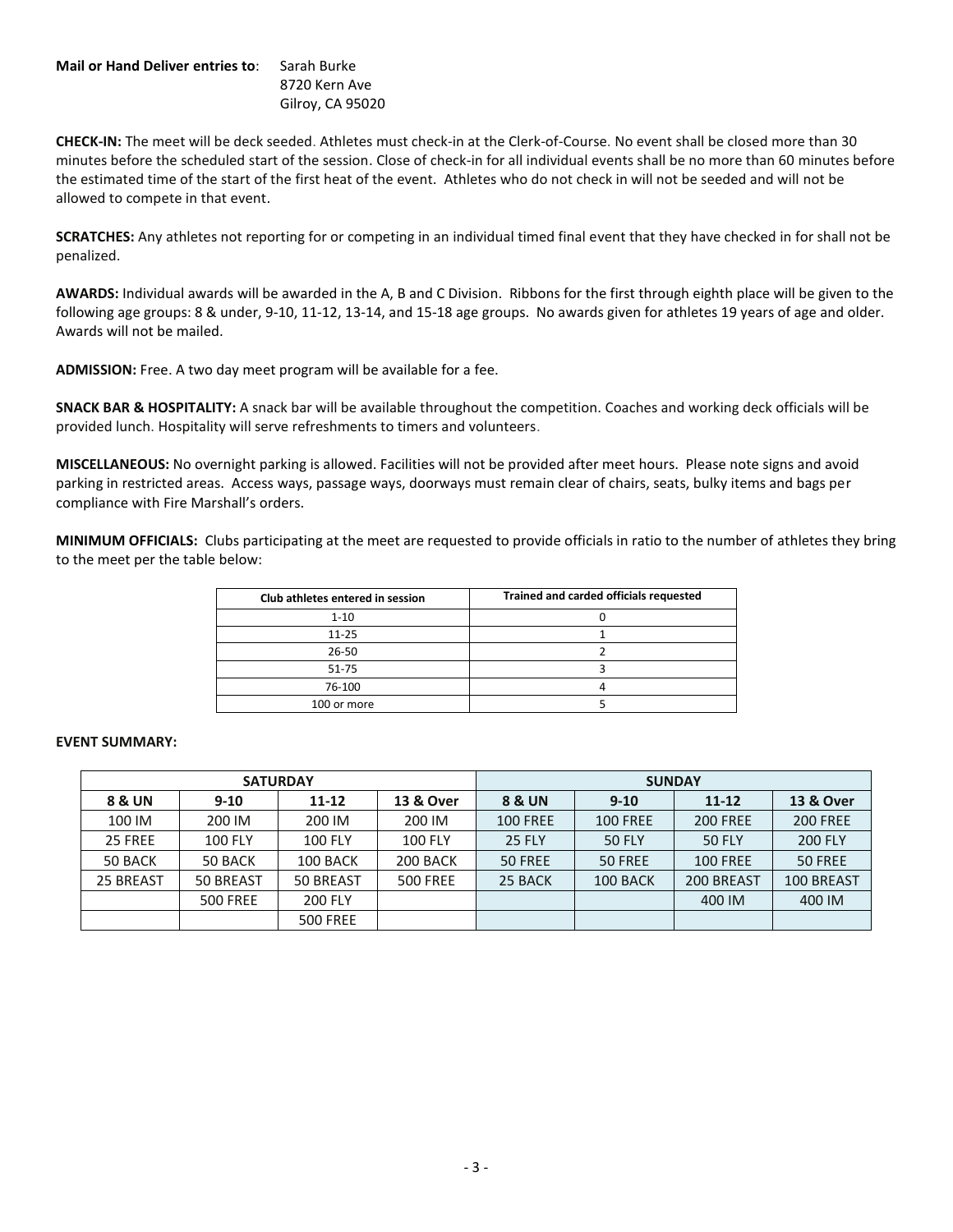| SATURDAY, OCTOBER 6, 2018 |                     |                |               | SUNDAY, OCTOBER 7, 2018 |
|---------------------------|---------------------|----------------|---------------|-------------------------|
| <b>EVENT#</b>             | <b>EVENT</b>        | <b>EVENT#</b>  | <b>EVENT#</b> | <b>EVENT</b>            |
| $\mathbf{1}$              | 13 & Over 200 I.M   | $\overline{2}$ | 37            | 13 & Over 200 Free      |
| 3                         | 11-12 200 I.M.      | 4              | 39            | 11-12 200 Free          |
| 5                         | 9-10 200 I.M.       | 6              | 41            | 9-10 100 Free           |
| $\overline{7}$            | 8 & UN 100 I.M.     | 8              | 43            | 8 & UN 100 Free         |
| 9                         | 13 & Over 100 Fly   | 10             | 45            | 13 & Over 200 Fly       |
| 11                        | 11-12 100 Fly       | 12             | 47            | 11-12 50 Fly            |
| 13                        | 9-10 100 Fly        | 14             | 49            | 9-10 50 Fly             |
| 15                        | 8 & UN 25 Free      | 16             | 51            | 8 & UN 25 Fly           |
| 17                        | 13 & Over 200 Back  | 18             | 53            | 13 & Over 50 Free       |
| 19                        | 11-12 100 Back      | 20             | 55            | 11-12 100 Free          |
| 21                        | 9-10 50 Back        | 22             | 57            | 9-10 50 Free            |
| 23                        | 8 & UN 50 Back      | 24             | 59            | 8 & UN 50 Free          |
| 25                        | 11-12 50 Breast     | 26             | 61            | 13 & Over 100 Breast    |
| 27                        | 9-10 50 Breast      | 28             | 63            | 11-12 200 Breast        |
| 29                        | 8 & UN 25 Breast    | 30             | 65            | 9-10 100 Back           |
| 31                        | 11-12 200 Fly       | 32             | 67            | 8 & UN 25 Back          |
| 33                        | 9-12 500 Free*      | 34             | 69            | 11-12 400 I.M.**        |
| 35                        | 13 & Over 500 Free* | 36             | 71            | 13 & Over 400 I.M.**    |

|                | SATURDAY, OCTOBER 6, 2018 |                |
|----------------|---------------------------|----------------|
| <b>EVENT#</b>  | <b>EVENT</b>              | <b>EVENT#</b>  |
| $\mathbf{1}$   | 13 & Over 200 I.M         | $\overline{2}$ |
| 3              | 11-12 200 I.M.            | 4              |
| 5              | 9-10 200 I.M.             | 6              |
| $\overline{7}$ | 8 & UN 100 I.M.           | 8              |
| 9              | 13 & Over 100 Fly         | 10             |
| 11             | 11-12 100 Fly             | 12             |
| 13             | 9-10 100 Fly              | 14             |
| 15             | 8 & UN 25 Free            | 16             |
| 17             | 13 & Over 200 Back        | 18             |
| 19             | 11-12 100 Back            | 20             |
| 21             | 9-10 50 Back              | 22             |
| 23             | 8 & UN 50 Back            | 24             |
| 25             | 11-12 50 Breast           | 26             |
| 27             | 9-10 50 Breast            | 28             |
| 29             | 8 & UN 25 Breast          | 30             |
| 31             | 11-12 200 Fly             | 32             |
| 33             | 9-12 500 Free*            | 34             |
| 35             | 13 & Over 500 Free*       | 36             |

\* Athletes competing in the 500 Freestyle must provide their own timers and lap counters \*\*Athletes competing in the 400 I.M. must provide their own lane timers

Use the following URL to find the time standards: <http://www.pacswim.org/swim-meet-times/standards>